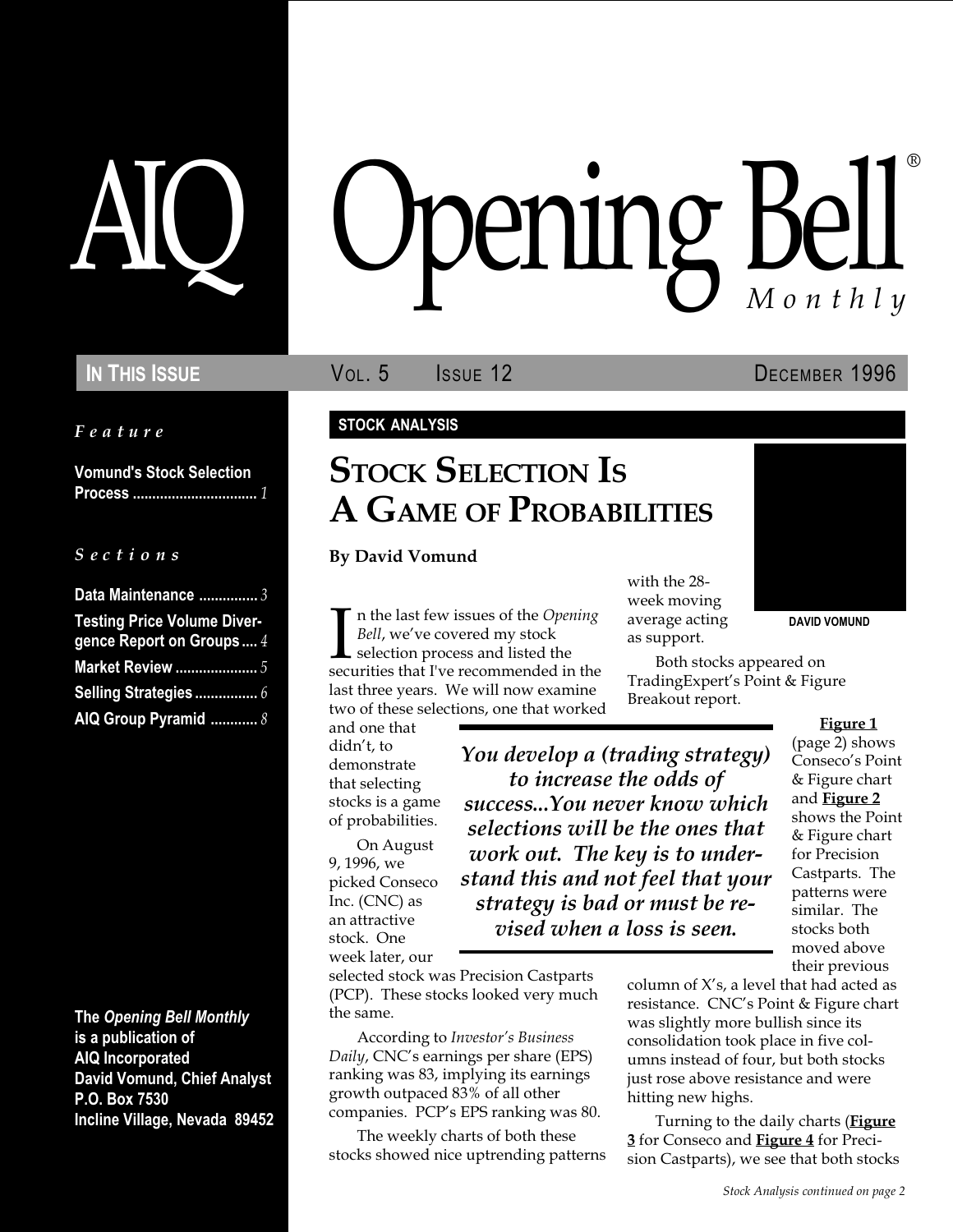## AIQ Opening Bell

#### STOCK ANALYSIS continued ...

were moving to new highs and negative divergences were not forming (i.e., they were still being accumulated). As the stocks were hitting new highs, so were their On Balance Volume and Money Flow indicators. Both stocks were also on confirmed AIQ buy signals.

What happened to these stocks? Since being recommended, Conseco rose almost 30%. Precision Castparts on the other hand is unchanged as of this writing, a poor performance considering what the strength of the market has been.

Both of these stocks looked very similar but only one performed as expected. Evidence that stock investing is a game of probabilities.

You don't develop a trading strategy to find a system that always works. You develop a process to increase the odds of success. The better the strategy, the higher the success rate. You never know which selections will be the ones that work out.



Opening Bell Monthly G.R. Barbor, Editor P.O. Box 7530 Incline Village, NV 89452

AIQ Opening Bell Monthly does not intend to make trading recommendations, nor do we publish, keep or claim any track records. It is designed as a serious tool to aid investors in their trading decisions through the use of AIQ software and an increased familiarity with technical indicators and trading strategies. AIQ reserves the right to use or edit submissions.

For subscription information, phone 1-800-332-2999 or 1-702-831-2999.

© 1993-1996, AIQ Systems





2 DECEMBER 1996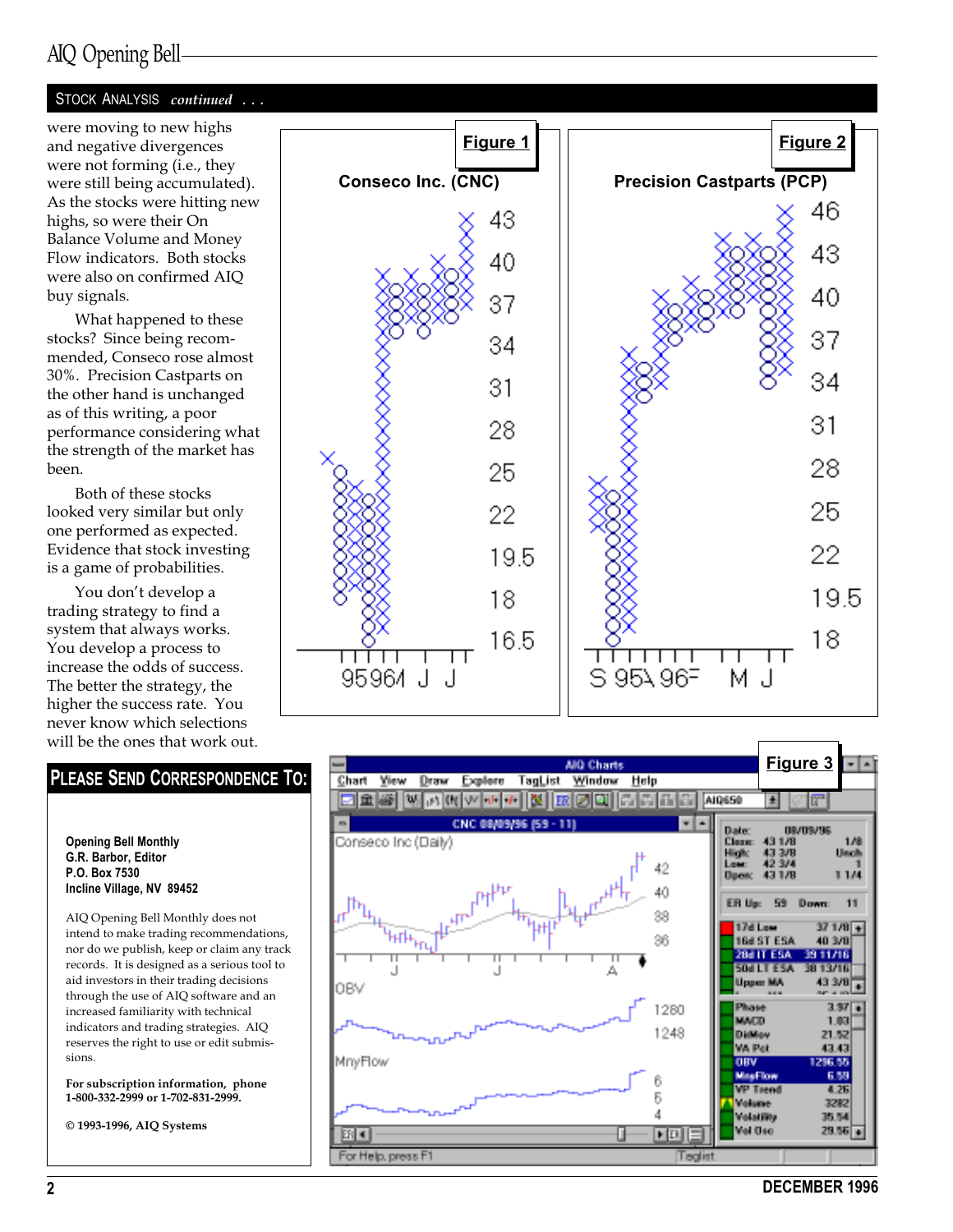#### STOCK ANALYSIS continued ...



**Figure 4** The key is to understand this and not feel that your strategy is bad or must be revised when a loss occurs.

> If you look at my buy list of stocks which appeared in the November issue of the Opening Bell, you will see that about half of them were sold at a loss. However, the winners rose considerably more than the losers fell.

> When there is a string of consecutive losses such as in March 1994 or in May 1996, then we know the problem was one of market timing. Some of the losers were a result of choosing the wrong industry group. As to the remaining losers, the majority were good selections that simply didn't work.  $\blacksquare$

#### STOCK DATA MAINTENANCE

The following table shows past and future stock splits and large dividends:

| <b>Stock</b>          | Ticker      |     | Split/Div. Approx. Date | <b>Stock</b>                 | Ticker      |     | Split/Div. Approx. Date |
|-----------------------|-------------|-----|-------------------------|------------------------------|-------------|-----|-------------------------|
| DSP Communications    | <b>DSPC</b> | 2:1 | 12/03/96                | Clayton Homes                | <b>CMH</b>  | 5:4 | 12/12/96                |
| Clear Channel Comm.   | <b>CCU</b>  | 2:1 | 12/03/96                | Crane Co.                    | <b>CR</b>   | 3:2 | 12/13/96                |
| OM Group              | <b>OMGI</b> | 3:2 | 12/03/96                | Market Facts Inc.            | <b>MFAC</b> | 2:1 | 12/16/96                |
| Comp USA              | <b>CPU</b>  | 2:1 | 12/03/96                | Cardinal Health              | <b>CAH</b>  | 3:2 | 12/17/96                |
| Worthington Foods     | WFDS        | 4:3 | 12/09/96                | Brightpoint Inc.             | <b>CELL</b> | 3:2 | 12/17/96                |
| Dell Computer         | <b>DELL</b> | 2:1 | 12/09/96                | <b>First Midwest Bancorp</b> | <b>FMBI</b> | 5:4 | 12/17/96                |
| Microsoft             | <b>MSFT</b> | 2:1 | 12/09/96                | <b>Detection Systems</b>     | <b>DETC</b> | 3:2 | 12/18/96                |
| TRW Inc.              | TRW         | 2:1 | 12/10/96                | <b>Avery Dennison</b>        | <b>AVY</b>  | 2:1 | 12/23/96                |
| United Technologies   | <b>UTX</b>  | 2:1 | 12/11/96                | Penn National Gaming PENN    |             | 2:1 | 12/23/96                |
| Progressive Bank      | <b>PSBK</b> | 3:2 | 12/11/96                | Innovex Inc.                 | <b>INVX</b> | 2:1 | 12/24/96                |
| Boole & Babbage       | <b>BOOL</b> | 3:2 | 12/11/96                | Halifax Corp                 | HX          | 3:2 | 12/30/96                |
| Expeditors Int'l Wash | <b>EXPD</b> | 2:1 | 12/12/96                | Williams Cos.                | <b>WMB</b>  | 3:2 | 12/31/96                |

#### Trading Suspended:

| AccuStaff Inc. (ASTF)     |
|---------------------------|
| Redman Industries (RDMN)  |
| Super Food Services (SFS) |

Roper Industries (ROPR) Spectra Vision (SVN) Supercuts Inc (CUTS) Trizec Corp (TZR)

American RE Corp (ARN) Magna Group (MAGI)

#### Name/Ticker Changes:

Softkey Int'l (SKEY) to The Learning Co. (SKEY), Iomega Corp (IOMG) to Iomega Corp (IOM) Lewis Galoob Toys (GAL) to Galoob Toys Inc. (GAL), Learning Co. (LRNG) to Learning Co. (TLC) Butler Mfg. (BTLR) to Butler Mfg. (BBR), Melville Corp (MES) to CVS Corp (CVS)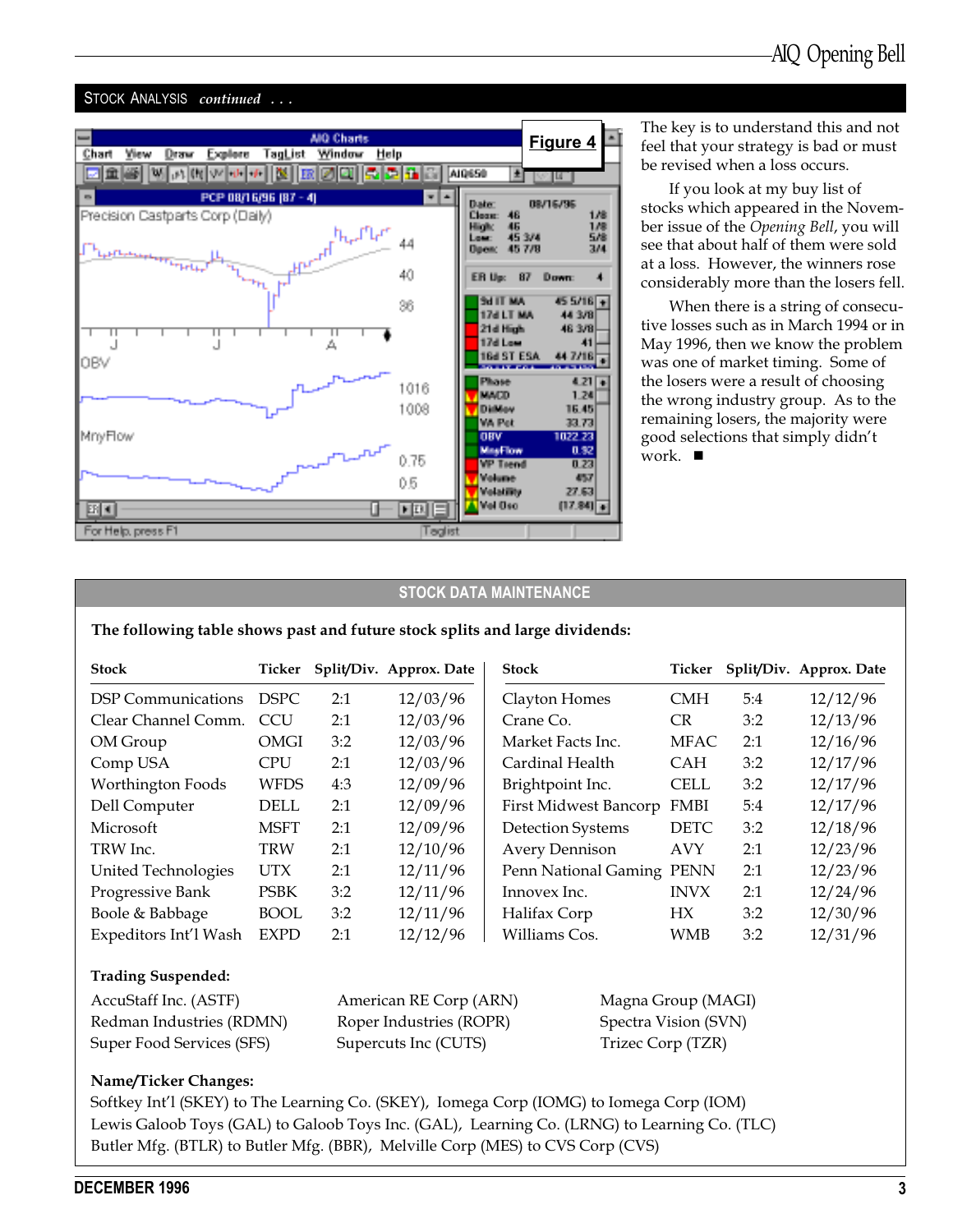## AIQ REPORTS

# PRICE VOLUME DIVERGENCE REPORT APPLIED TO INDUSTRY GROUPS GETS 'HIGH MARKS'

#### By David Vomund

**AN** IQ's Price Volume Divergence report was introdu<br>TradingExpert for Windows. It gence report was introduced in our first version of immediately became a very popular report. We tested this report's effectiveness on stock selection in the December 1995 issue of the Opening Bell. We compared the average price change for stocks that appeared in the Positive Divergence section to that of the stocks that appeared in the Negative Divergence section. The results were encouaging - the positive divergence stocks gained one percent more per month than the negative divergence stocks.

Based on these results, we decided the report should be available for groups and sectors as well as stocks. Version 3.0 of TradingExpert includes a Price Volume Divergence report for both groups and sectors. In this article, we'll apply the same test that we applied to stocks to industry groups.

Before we report results of our testing, let's review how the Price Volume Divergence report works. This report looks for divergences between the price action of a security and the readings of the security's On Balance Volume and Money Flow indicators. A positive divergence occurs when the security falls in price over the last 15 days but a composite reading of the slopes of these two indicators increases in value.

An example is found in **Figure 5**. In this example, the Aerospace/ Defense group made a new high in mid-October and then began to move lower. There is a pattern of lower lows (see trendline). Looking at the On Balance Volume and Money Flow indicators, we see that both indicators moved higher over the same 15 day

time period. Both the time period used in the calculation and the weighting of each indicator can be changed on the Daily Stock Criteria screen, which is accessed from the Settings menu command in TradingExpert's Reports application.

In our testing, we ran the Price Volume Divergence report on the Standard & Poor's industry group structure at the beginning of each

month. We then calculated the average monthly return on the top three groups that appeared in the report's Positive Divergence section and Negative Divergence section. A new report was run each month, beginning in January 1995. The results are found in **Table 1**.

In Table 1, we see that the highest rated three groups that appear in the

|      |           | <b>Summary Statistics</b>      |                                       | Table 1 |
|------|-----------|--------------------------------|---------------------------------------|---------|
|      |           |                                | <b>Price Volume Divergence Report</b> |         |
|      |           | Positive<br><b>Divergences</b> | Negative<br><b>Divergences</b>        | S&P 500 |
| 1995 | January   | 7.11                           | $-0.34$                               | 2.42    |
|      | February  | 6.69                           | 4.38                                  | 3.24    |
|      | March     | $-0.30$                        | 2.32                                  | 3.10    |
|      | April     | 5.05                           | 10.88                                 | 2.71    |
|      | May       | 4.44                           | 5.36                                  | 3.74    |
|      | June      | 8.47                           | 5.25                                  | 2.11    |
|      | July      | 3.13                           | $-2.67$                               | 2.73    |
|      | August    | 5.37                           | 4.96                                  | 0.75    |
|      | September | $-6.39$                        | 2.58                                  | 3.65    |
|      | October   | $-1.81$                        | 0.14                                  | $-0.03$ |
|      | November  | 5.83                           | 1.46                                  | 3.90    |
|      | December  | $-2.32$                        | $-2.86$                               | 1.47    |
| 1996 | January   | 5.91                           | 3.53                                  | 3.74    |
|      | February  | 0.00                           | $-1.60$                               | 0.93    |
|      | March     | 1.51                           | $-3.12$                               | 1.45    |
|      | April     | 3.96                           | 0.90                                  | 0.13    |
|      | May       | 2.31                           | 2.13                                  | 2.22    |
|      | June      | $-0.25$                        | $-3.30$                               | 1.01    |
|      | July      | $-6.17$                        | $-10.77$                              | $-3.83$ |
|      | August    | 5.86                           | $-0.55$                               | 0.30    |
|      | September | 4.37                           | 2.36                                  | 5.69    |
|      | October   | $-1.51$                        | 0.75                                  | 2.13    |
|      | November  | 6.81                           | 3.95                                  | 7.57    |
|      | Average=  | 2.52                           | 1.12                                  | 2.22    |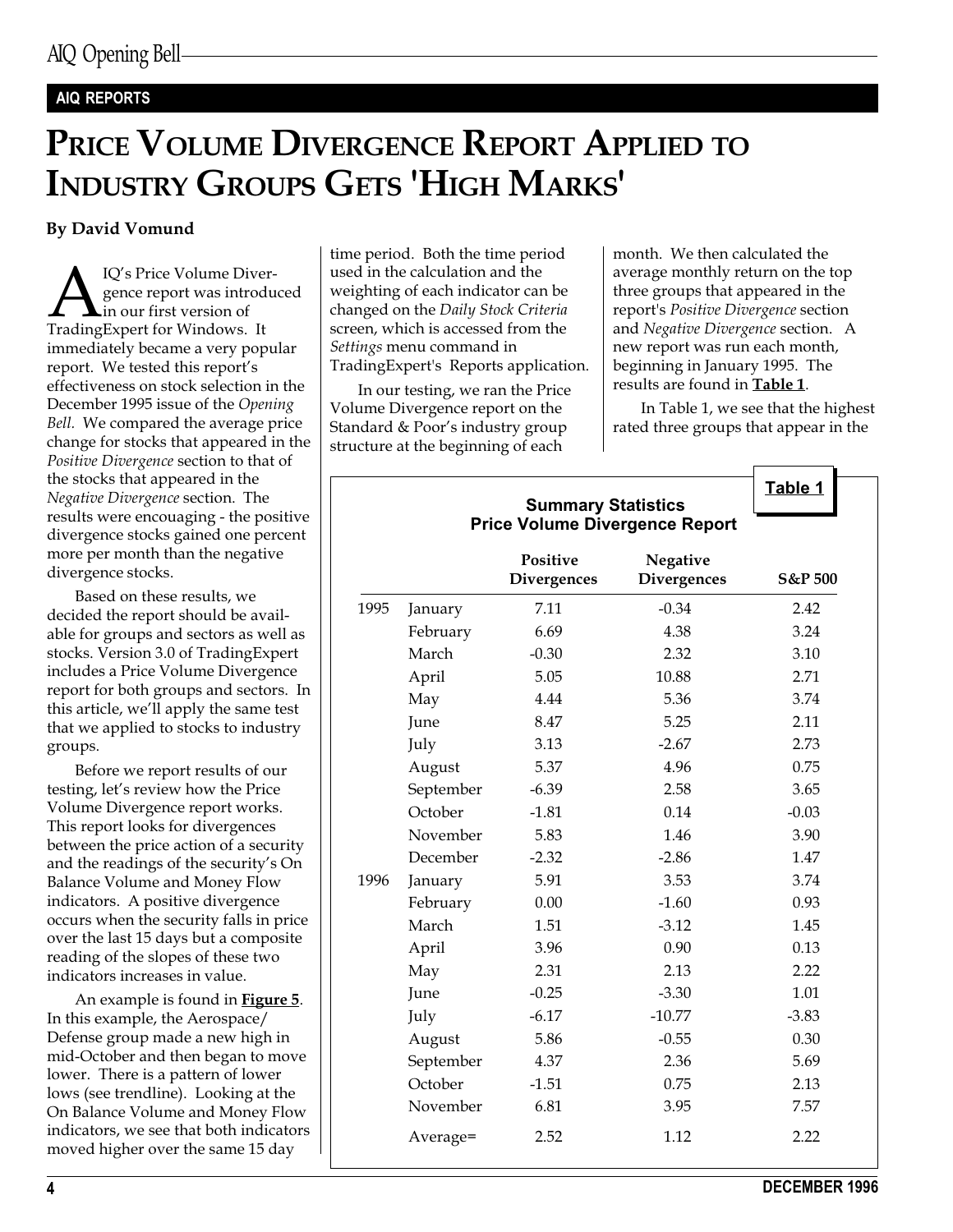#### AIQ REPORTS continued ...

Positive Divergence section increase an average of 2.52% per month. The top three groups that appear in the Negative Divergence section increase 1.12% per month. The S&P 500 index increased an average of 2.22% per month. This is what we hoped would happen.

The groups showing positive divergences on average outperformed the S&P 500 and the groups showing negative divergences underperformed the S&P 500. There is a 1.4% difference per month between the groups that have positive divergences compared to the groups that have negative divergences. There was no backfitting or optimizing involved in this study.

TradingExpert's strength has always been its industry group analysis. With the ability to screen for positive and negative divergences, our group analysis is even more powerful. The Price Volume Divergence report is effective in forecasting short term movement in industry

The market rally gained momentum in November as there were only five days in the month in which the Dow lost ground. The strongest groups were technology related. Semiconductor stocks gained about 25% while the computers group gained 20%.

Airline stocks have lagged badly in recent months but came to life in November as they rose about 15%.

AIQ is still on the buy signal that was issued September 9, 1996.

For those who want to check Expert Ratings to make sure that your data is correct, the ER on November 27 was 54 - 46 and the ER on November 29 was 86 - 9 (using data from Dial/Data).

While the S&P 500 has been marching into new high ground, small company stocks have been lagging. The Russell 2000 is still about 2.5% below its highs.



groups.

The Price Volume Divergence report is also an anticipatory report. In order to appear in the Positive Divergence section, the groups must

have decreased in value over the last 15 days. The opposite is true for groups that appear in the Negative Divergence section.  $\blacksquare$ 

#### MARKET REVIEW



Late in the month, the Russell 2000 was able to rise above 351, a level that acted as resistance in October '96 and in April '96 (see Figure 6). This rise has helped propel small company stocks higher, and they are now showing signs of outperforming the larger company stocks.  $\blacksquare$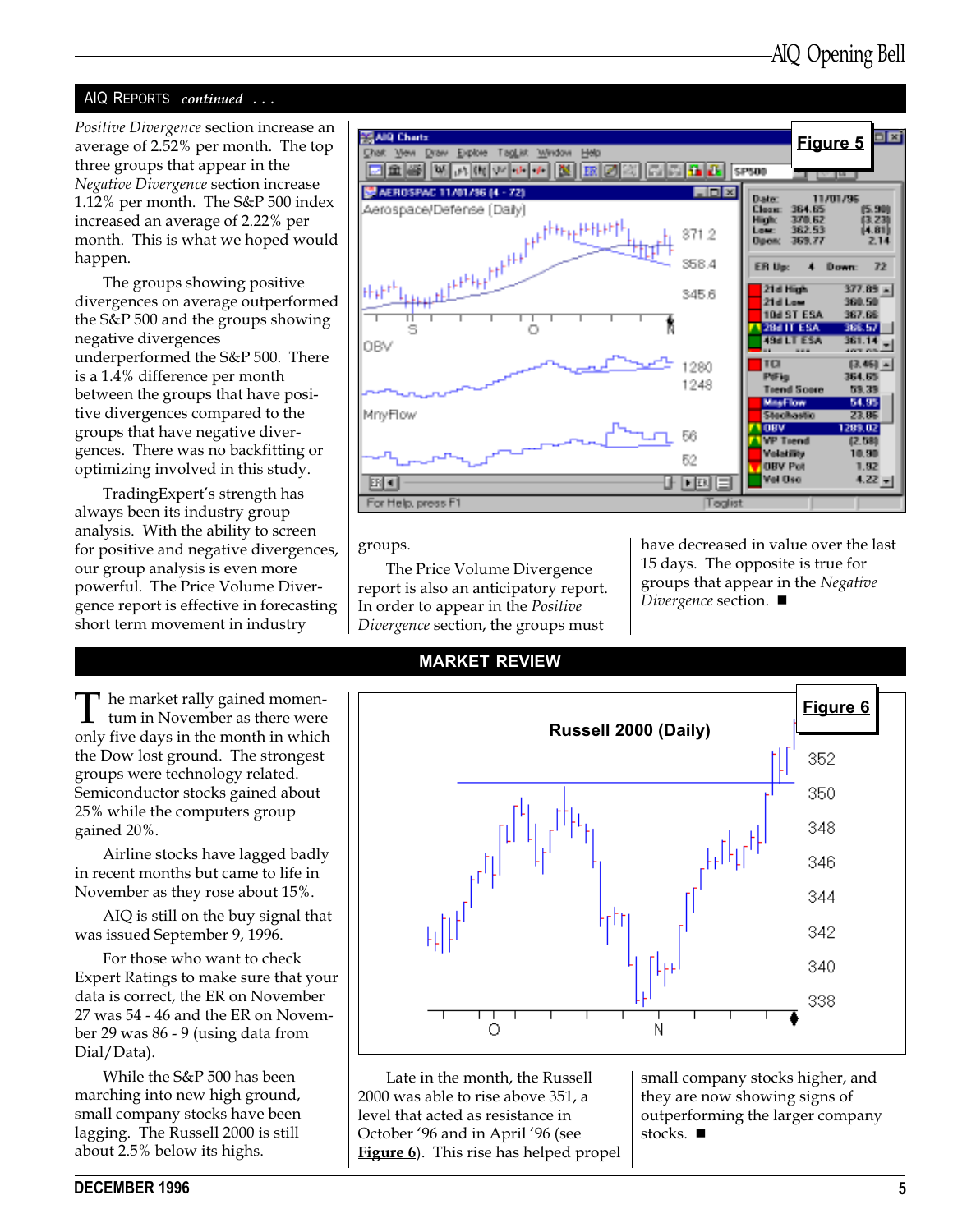### TRADING COMMENTARY

# 'MECHANICAL' SELLING STRATEGIES --PUTTING THEM TO THE TEST

There are two elements in stock<br>trading — buying and selling.<br>I believe that human judgment<br>can help determine what and when to trading  $-$  buying and selling.  $\Box$  I believe that human judgment buy. That's why I don't use a mechanical "black box" strategy which selects stocks for me. Selling, on the other hand, is best left to a mechanical system. Emotions get in the way of good sell decisions.

Emotions will force you to sell too early on big winning stocks and keep you in losing stocks because you don't want to take a loss. We've recently tested sell strategies for all the stocks that have appeared in the Current Buy List section of my Stock Alert newsletter. In the newsletter, I select an attractive stock almost every week. After 3 1/2 years of publishing the newsletter, we have a large representation of stocks to use for testing different sell strategies. In this article, we'll summarize our testing of several mechanical selling

strategies.

#### Using 15% trailing stop

My stock selection strategy is geared toward longer term trading than what most AIQ users employ so we have only tested strategies that will keep you in most of a stock's move. The sell strategy that we employ in the newsletter is a simple trailing 15% stop level. That is, anytime a stock falls 15% from its highest closing price after the purchase date, it is sold.

With this method, the average trade (ignoring commissions and slippage) through the middle of October 1996 gained 9.8% with a 166 day holding period. That translates to a 21.6% annual rate of return.

#### By David Vomund 15% trailing stop but sell if stock hits 20% profit

Using a trailing 15% stop, you give up a lot at the top before you sell. The rule of our first alternate strategy is to sell anytime a stock has a 20% return. If the stock never reaches 20%, the 15% trailing stop is used. Since my average stock selection gains about 25% before there is a 15% correction, this is a viable strategy.

Testing shows that this strategy lowers the overall return, however. Using this strategy, the average stock gained 4.6% with a 99-day average holding period. This is a 17.0% annual rate of return.

Selling...is best left to a mechanical system. Emotions will force you to sell too early on big winning stocks and keep you in losing stocks because you don't want to take a loss.

#### 15% trailing stop but sell if stock hits 60% profit

Our next strategy once again uses the trailing 15% stop, but the position is closed anytime the stock has a 60% return. Since a stock with a 60% return may be top heavy, this too is a viable strategy.

Testing results for this strategy show that the average stock gained 9.6% in 148 days. That is a 23.7% annual rate of return, slightly higher than the simple 15% trailing stop.

#### 10% initial stop-loss, then 15% trailing stop

We next tested our initial stop loss level. By examining only the stocks that had the biggest percentage gains (60% or more), we saw that

only one of the 27 stocks initially saw a loss of more than 10%. At the same time, only one stock never showed a loss. All the other big winning stocks had a loss on an inter-day basis of somewhere between 0% and 10%.

Was our initial 15% stop-loss system giving up too much? To test this, we had to review all of our stock selections and employ a new strategy. We tested the stocks using the normal 15% trailing stop but added an initial stop loss of 10%. This helped save money on the stocks that immediately went sour, but it took us out of some stocks that eventually turned out to be winners.

Overall, the average stock using this new approach gained 9.6% in 157 days. That is a 22.3% annual rate of return which is close to but slightly higher than our normal 15% trailing stop.

> In all of our testing, the 15% trailing stop has always been part of the strategy. Is this a good level? We once again examined the list of big gainers (60% or more returns) and looked for the largest correction that took place during the advance. We don't want to sell the

big winners too early because the stop was too tight.

The results were surprising. Of the 27 big winning stocks, only two had corrections of less than 10% (Intel and British Petroleum). All the other stocks corrected between 10% and 15% sometime during their large advance. Had we employed a trailing stop of less than 10%, we would not have stayed in the biggest winners.

#### Using 28-Week Moving Average strategy

What about the strategy of selling when the stock falls below the 28 week Moving Average that I've written about in past Opening Bells? This strategy will lead to more frequent trades than using a trailing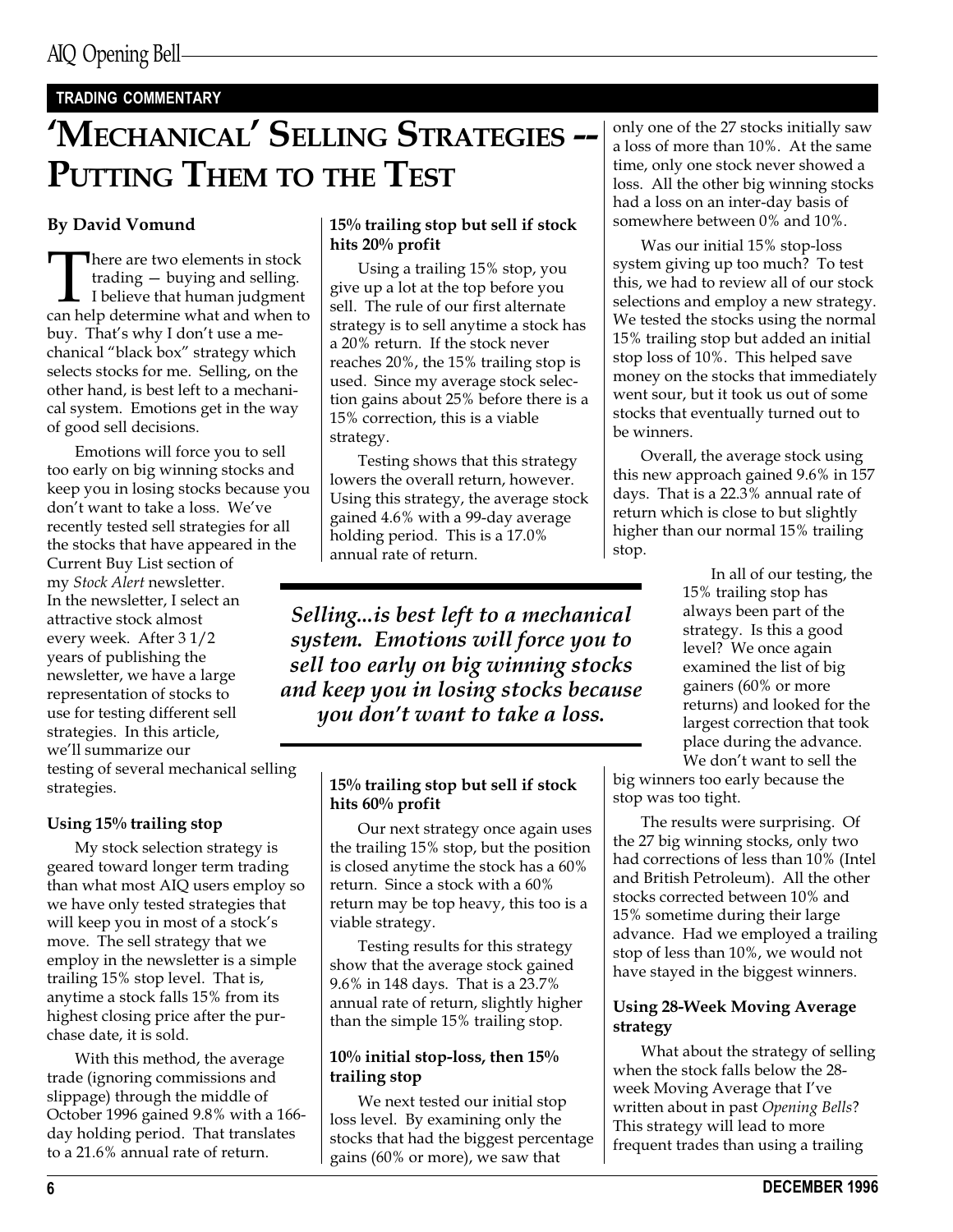Table 2

#### TRADING COMMENTARY continued ...

15% stop. For the stocks that produce a good return, the selling point is similar under both these strategies, but I typically buy a stock that is within 15% of its 28-week Moving Average so the initial stop is tighter.

Using the 28-week Moving Average as a stop point may be appropriate for people who feel that a trailing 15% stop is too loose.

#### No stop?

Finally, what about having no stop? The majority of the stocks we are examining are higher today than when they were sold. I would like to believe that they are higher because of good stock picking but the fact that we are in a tremendous bull market may have helped!

Buying and holding is fine for some investors as long as they buy quality, but there are two problems:

First, the market in the next three years may not be as strong as in the last three years.

Second and more important, our study is on 161 stocks. You would have a diversified portfolio if you were able to buy all of the stocks but few people have enough money to buy that many stocks. If you are like me, your portfolio is small enough

#### AIQ 1997 Educational Seminar

DoubleTree Hotel Lincoln Centre Dallas, Texas

Thursday through Saturday

March 13, 14, & 15, 1997

Guest Speakers: John Bollinger Tom Dorsey

For information, call:

(800) 332-2999

|                                                       | <b>Summary Statistics</b><br><b>For Tested Selling Strategies</b>          |                  |
|-------------------------------------------------------|----------------------------------------------------------------------------|------------------|
| <b>Strategy</b>                                       | <b>Average Trade</b>                                                       | Annualized $(\%$ |
| 15% trailing stop                                     | 9.82% in 166 days                                                          | 21.6%            |
| 15% trailing stop but sell<br>if it hits a 20% profit | 4.61% in 99 days                                                           | $17.0\%$         |
| 15% trailing stop but sell<br>if it hits a 60% profit | 9.62% in 148 days                                                          | 23.7%            |
| 10% initial stop-loss and<br>then 15% trailing stop   | 9.60% in 157 days                                                          | 22.3%            |
| S&P 500                                               |                                                                            | 14.2%            |
|                                                       | The analysis is believed to be reliable but accuracy cannot be guaranteed. |                  |

that a few stocks going very sour will significantly lower your overall portfolio return.

#### Conclusions

If you employ a growth strategy similar to what I follow and want to catch the overall trends in stocks (i.e., you are not a short term trader), then our testing results are important. First, expect a stock to move below your purchase price. Nearly all of our biggest gainers initially had a loss. Second, use an initial stop-loss level somewhere between 10% to 15% below the purchase price. The overall return using either a 10% stop loss or a 15% stop loss is very close. The

level you choose depends on how often you want to trade and what loss is acceptable.

As the stock moves higher, a trailing stop should be used. The trailing stop allows the stock to fluctuate at least 10% without forcing you to sell. Even stocks that produce triple-digit percentage returns will fall at least 10% sometime during the advance. I am comfortable using a trailing 15% stop.  $\blacksquare$ 

In addition to managed accounts, David Vomund publishes the Stock Alert Newsletter, an advisory for stock investing. To receive a free copy of Stock Alert, phone 702-831-1544.

#### AIQ GROUP PYRAMID continued from page 8 . . .

group index.

The AIQ Pyramid structure is primarily designed for investors who use a top-down approach and prefer large company stocks. The structure has approximately 400 stocks classified into 73 industry groups (average 5.5 stocks per group). A similar correlation test is run on sectors. The 73 industry groups are classified into

15 sectors.

The AIQ Pyramid sells for \$188. If you are a registered owner of a previous version of the AIQ Pyramid, you can purchase the newly updated version for \$44. If you are interested in ordering the Pyramid or an update, call your sales representative, 800- 332-2999. ■